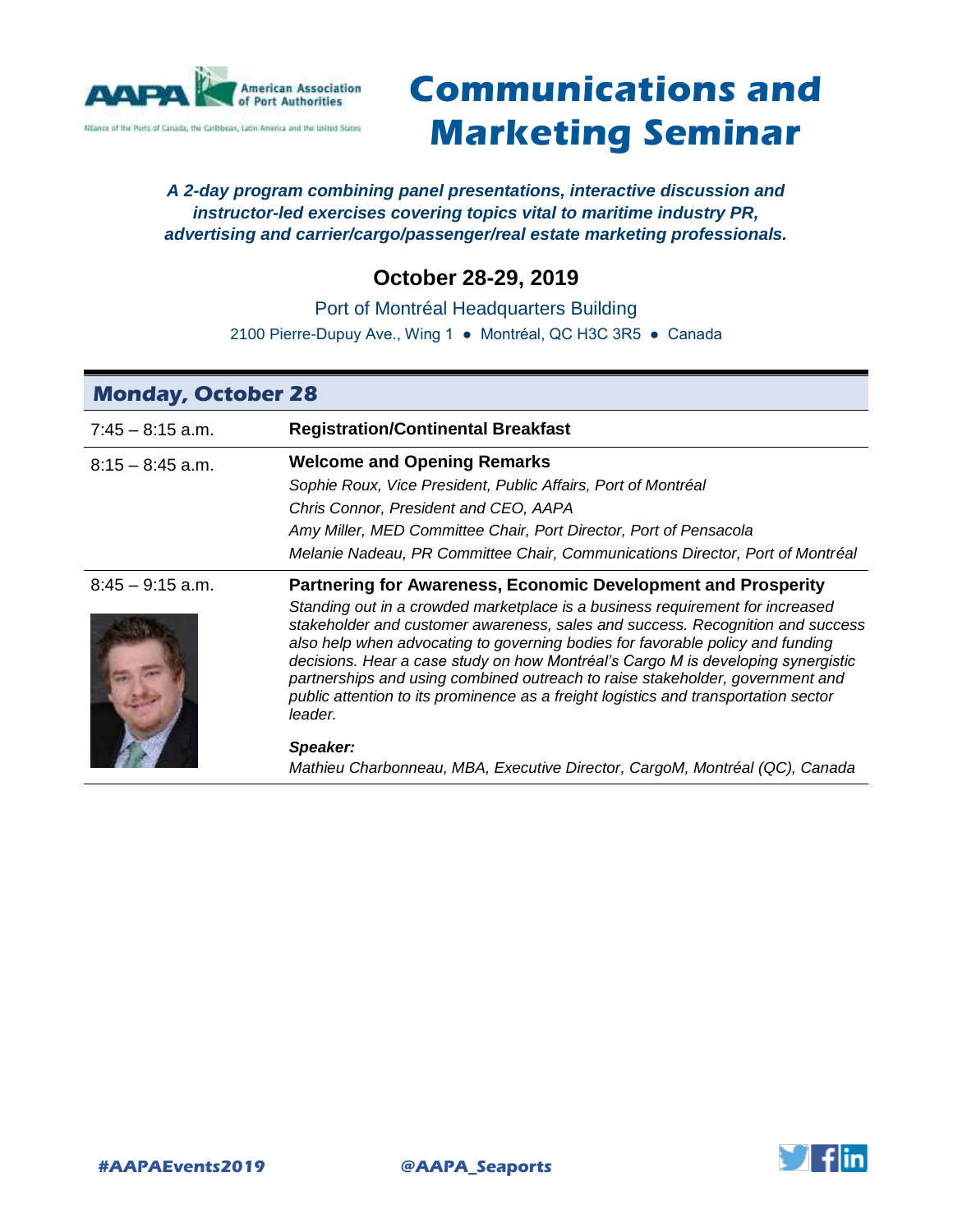# **AAPA Communications and Marketing Seminar** *Page 2* **Page 2**

October 28-29, 2018 · Montréal, Québec, Canada

| <b>Monday, October 28 (continued)</b> |                                                                                                                                                                                                                                                                                                                                                                                                                                                                                                                                                      |  |
|---------------------------------------|------------------------------------------------------------------------------------------------------------------------------------------------------------------------------------------------------------------------------------------------------------------------------------------------------------------------------------------------------------------------------------------------------------------------------------------------------------------------------------------------------------------------------------------------------|--|
| $9:15 - 10:45$ a.m.                   | <b>Case Studies on Corporate Branding</b><br>Establishing a unique and easily understood corporate brand requires a commitment<br>to a long-term plan for marketing and public relations consistency. Focusing on the<br>future, while managing day-to-day operations, helps focus on quality, orient employee<br>energy and drive the organization toward a shared vision. In this session, you'll learn<br>from case studies how a corporate brand influences the core of its employees as<br>much does its customers and the community it serves. |  |
|                                       | <b>Moderator:</b><br>Marie-Chantal Savoy, Vice-President, Strategy and Communications, LOGISTEC<br>Corporation, Montréal (QC), Canada                                                                                                                                                                                                                                                                                                                                                                                                                |  |
|                                       | <b>Panelists:</b><br>Monika Cote, Manager of Corporate Communications, Port of Prince Rupert, (BC),<br>Canada<br>Jade Davis, Vice President, External Affairs, Port of Cleveland (OH)<br>Jenifer Barsell, Director, Marketing & Communications, Port of San Diego (CA)<br>Becky Haycox, Marketing & Communications Specialist, Port of Hueneme (CA)<br>Cam Spencer, Public & Government Relations Manager, Port of Hueneme (CA)                                                                                                                      |  |
| $10:45 - 11:00$ a.m.                  | <b>Break</b>                                                                                                                                                                                                                                                                                                                                                                                                                                                                                                                                         |  |
| $11:00$ a.m. $-$<br>12:00 Noon        | <b>Engaging Internal Staff to Become Brand Ambassadors</b><br>An organization's greatest assets are usually its employees. Port leaders who invest<br>in, empower and engage with their staff through strategic internal communications<br>can build dedicated, credible, long-term brand ambassadors. You'll hear case studies<br>in this session of ports that have done just that.<br><b>Moderator:</b><br>Daniel Pennington, Speaker Training Coach, Pensacola (FL)                                                                              |  |
|                                       | <b>Panelists:</b><br>Renee Aragon Dolese, Marketing and Communications Director,<br>Port of New Orleans (LA)<br>Jen Choi, Manager, Graphics & Creative Arts, Port of Long Beach (CA)                                                                                                                                                                                                                                                                                                                                                                 |  |
| $12:00 - 1:15$ p.m.                   | Lunch and Presentation: The Art of Storytelling<br><b>Luncheon Speaker:</b><br>Mr. Pennington<br>Introduction by Amy Miller, MED Committee Chair                                                                                                                                                                                                                                                                                                                                                                                                     |  |
|                                       |                                                                                                                                                                                                                                                                                                                                                                                                                                                                                                                                                      |  |

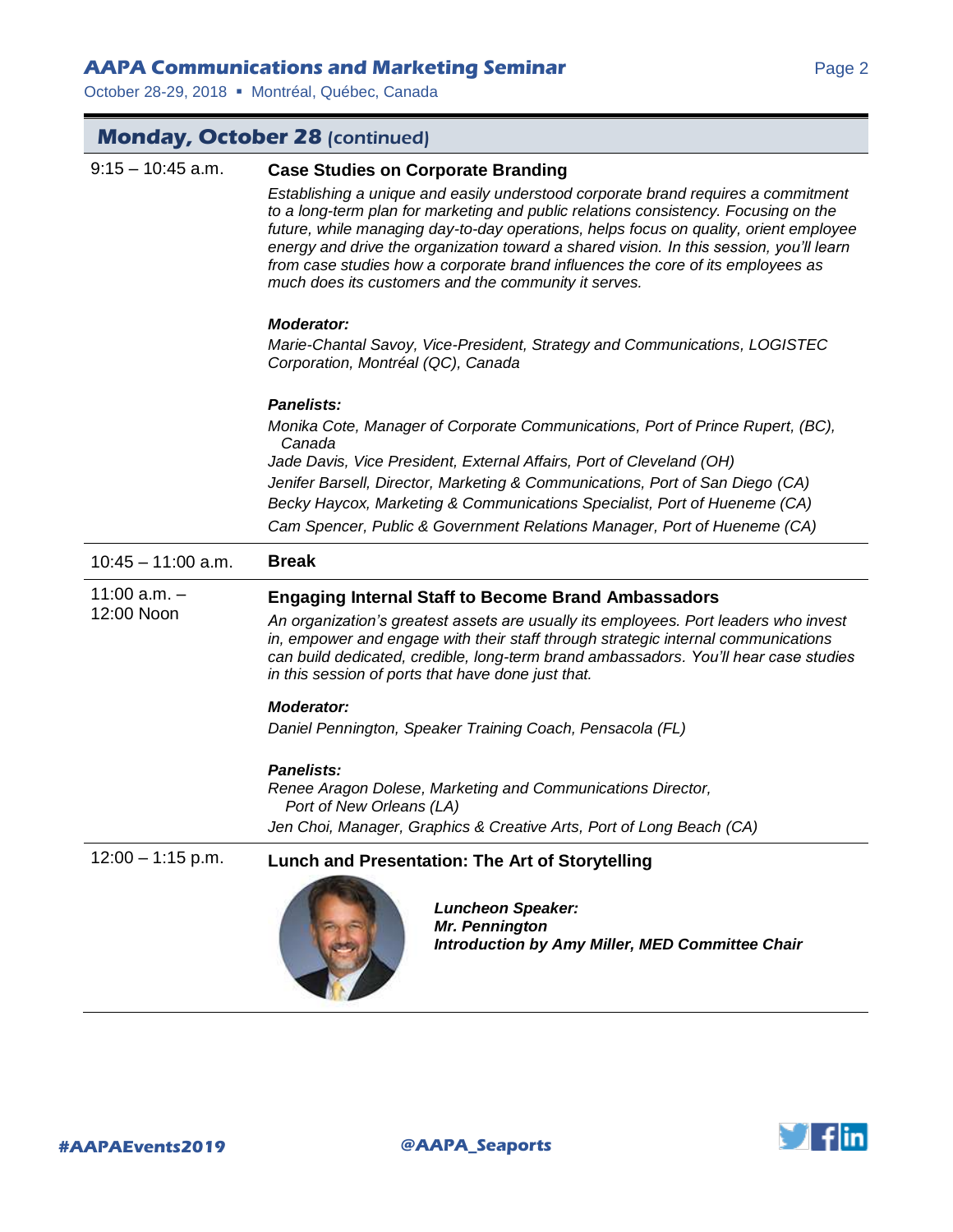# **AAPA Communications and Marketing Seminar** *Page 3* **Page 3**

October 28-29, 2018 · Montréal, Québec, Canada

| <b>Monday, October 28 (continued)</b> |                                                                                                                                                                                                                                                                                                                                                                                                                                                                                                                                                                                                                                              |  |
|---------------------------------------|----------------------------------------------------------------------------------------------------------------------------------------------------------------------------------------------------------------------------------------------------------------------------------------------------------------------------------------------------------------------------------------------------------------------------------------------------------------------------------------------------------------------------------------------------------------------------------------------------------------------------------------------|--|
| $1:15 - 2:30$ p.m.                    | <b>Invoking Emotive Stories That Connect With Your Audience</b><br>During staff conferences, at community gatherings, on international sales calls, and<br>even meetings with government officials, we may treat our audiences to endless,<br>data-filled dialogue and PowerPoint slides without including compelling, emotional<br>stories about those who benefit from our ports. In this interactive exercise, you'll first<br>get great tips on connecting with your audience and balancing your narrative, then<br>you'll practice preparing and telling a story as you would to a friend.                                              |  |
|                                       | <b>Facilitator:</b><br>Mr. Pennington                                                                                                                                                                                                                                                                                                                                                                                                                                                                                                                                                                                                        |  |
| $2:30 - 2:45$ p.m.                    | <b>Mid-Afternoon Break</b>                                                                                                                                                                                                                                                                                                                                                                                                                                                                                                                                                                                                                   |  |
| $2:45 - 4:00$ p.m.                    | Using Research to Inform Communications & Marketing Strategies                                                                                                                                                                                                                                                                                                                                                                                                                                                                                                                                                                               |  |
|                                       | Gathering vital evidence of your target audiences by conducting thorough and well-<br>considered research should be a critical component in every marketing commun-<br>ications plan. Too often, communications professionals rely on gut feelings instead of<br>informed decisions shaped by solid research. In this session, you'll learn that doing<br>good research doesn't always have to be expensive. The key is to know what<br>information is needed, and how best to obtain it, to ensure your research results in<br>a strategy that meets your SMART (Specific, Measurable, Achievable, Realistic and<br>Time-bound) objectives. |  |
|                                       | <b>Moderator:</b><br>Ellen Kennedy, Asst. Director, Business Development/Communications,<br>Port Everglades (FL)                                                                                                                                                                                                                                                                                                                                                                                                                                                                                                                             |  |
|                                       | Panelists:<br>Bethany Welch, Senior Comm. Manager & Business Outreach,<br><b>North Carolina State Ports Authority</b><br>Lauren McCormick, Public Affairs Manager, Port Freeport (TX)<br>Marilyn Sandifur, Spokesperson & Media/PR Specialist, Port of Oakland (CA)                                                                                                                                                                                                                                                                                                                                                                          |  |
| $4:00 - 5:15$ p.m                     | <b>Measuring Marketing Communications Effectiveness</b>                                                                                                                                                                                                                                                                                                                                                                                                                                                                                                                                                                                      |  |
|                                       | Gauging communications impacts is an important aspect of marketing campaigns and<br>other outreach activities. Measurement brings accountability into the picture, ensuring<br>that if what you're doing doesn't prove to be effective and worth the investment of<br>time and money, you'll have the evidence you need to change course. Hear case<br>studies of effective impact measurement efforts to get great ideas on how you can<br>analyze the results of your communications programs.                                                                                                                                             |  |
|                                       | <b>Moderator:</b>                                                                                                                                                                                                                                                                                                                                                                                                                                                                                                                                                                                                                            |  |
|                                       | Alissa Shay, Business Development Manager, Satsop Business Park,<br>Port of Grays Harbor (WA)                                                                                                                                                                                                                                                                                                                                                                                                                                                                                                                                                |  |
|                                       | <b>Panelists:</b>                                                                                                                                                                                                                                                                                                                                                                                                                                                                                                                                                                                                                            |  |
|                                       | Yves Gilson, Director, Marketing and Cruises, Montréal Port Authority (QC),<br>Canada                                                                                                                                                                                                                                                                                                                                                                                                                                                                                                                                                        |  |
|                                       | Rod Koon, Communications Senior Manager, Port of Tacoma (WA)                                                                                                                                                                                                                                                                                                                                                                                                                                                                                                                                                                                 |  |

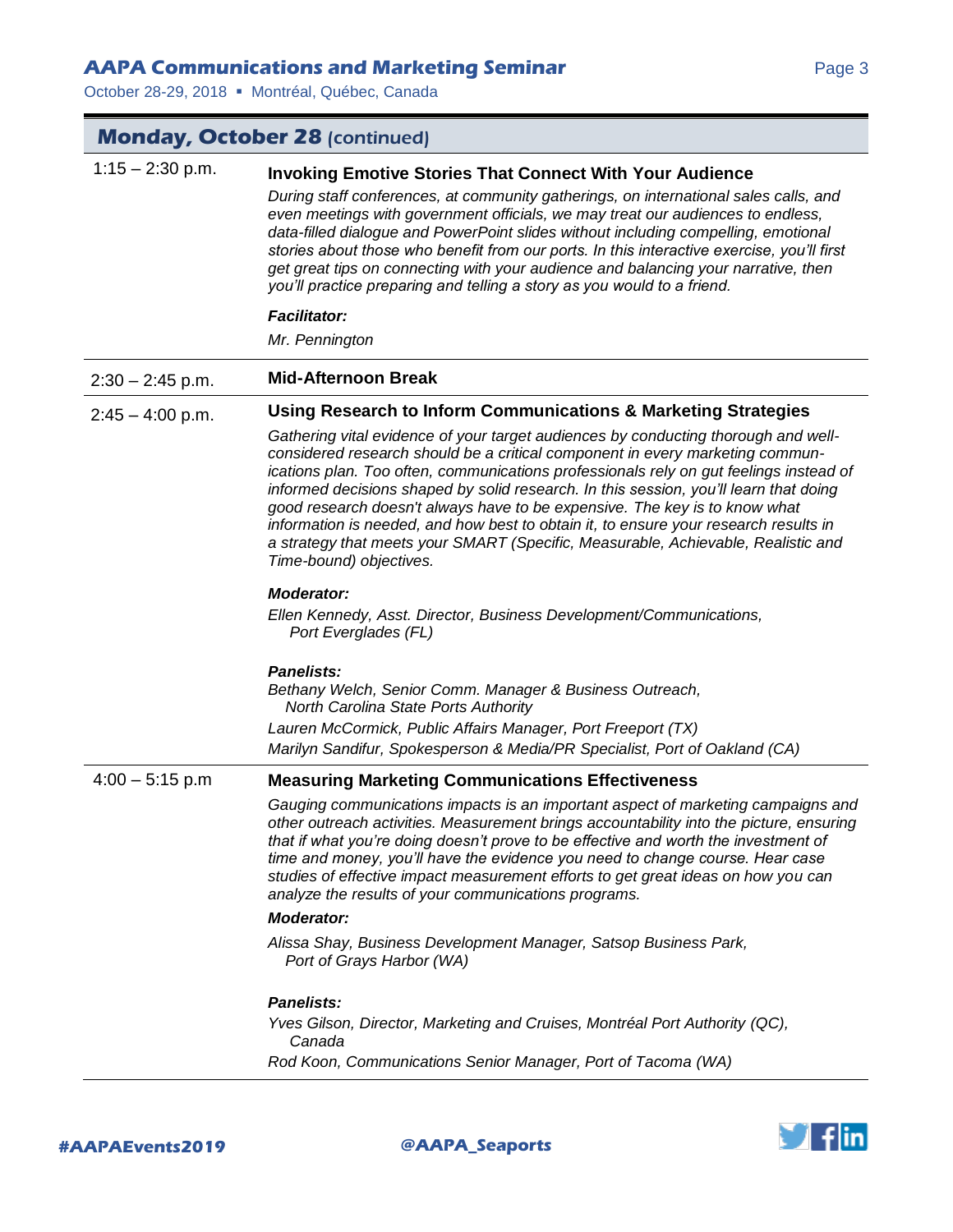### **AAPA Communications and Marketing Seminar** *Page 4* **Page 4**

October 28-29, 2018 · Montréal, Québec, Canada

# **Monday, October 28** (continued)

6:00 – 7:30 p.m. **Reception** –

**Port of Montréal Cruise Ship Terminal and Grand Quai**



For the evening reception, buses will transport seminar participants to the Port of *Montréal's stunning Grand Quay, the location of its brand-new new cruise ship terminal, at the heart of the Old Port of Montreal.*

# **Tuesday, October 29**



### 8:30 – 9:00 a.m. **Continental Breakfast and Networking**

### 9:00 – 10:30 a.m. **Stakeholders, Shareholders and Partners: Communicating Differently With Different Audiences**

*Communicating with external audiences shouldn't be a "one size fits all" endeavor. External audiences include paying customers (shareholders), community residents and policymakers (stakeholders) and those who provide the port with goods, services and capital (partners). Each of these audiences have distinct communications needs that must be addressed. In this interactive exercise, you'll first hear an analysis of the needs of each of the three audience segments, then break out into three teams in which each will outline a communications strategy for one of the three groups. At the end of the session, each team will share their outline with the rest of the room.* 

### *Speaker/Facilitator:*

*Marc Gagnier, Executive Vice President, Strategic Planning, Ogilvy Montréal, Montréal (QC), Canada*

*Shareholder Team Leader: Karl Strauch, Vice President of Marketing, Port Tampa Bay (FL)*

*Stakeholder Team Leader: Mélanie Nadeau, Communications Director, Port of Montréal (QC)*

*Partner Team Leader: Paul Matthews, Deputy Port Director, Plaquemines Port, Harbor and Terminal District (LA)*